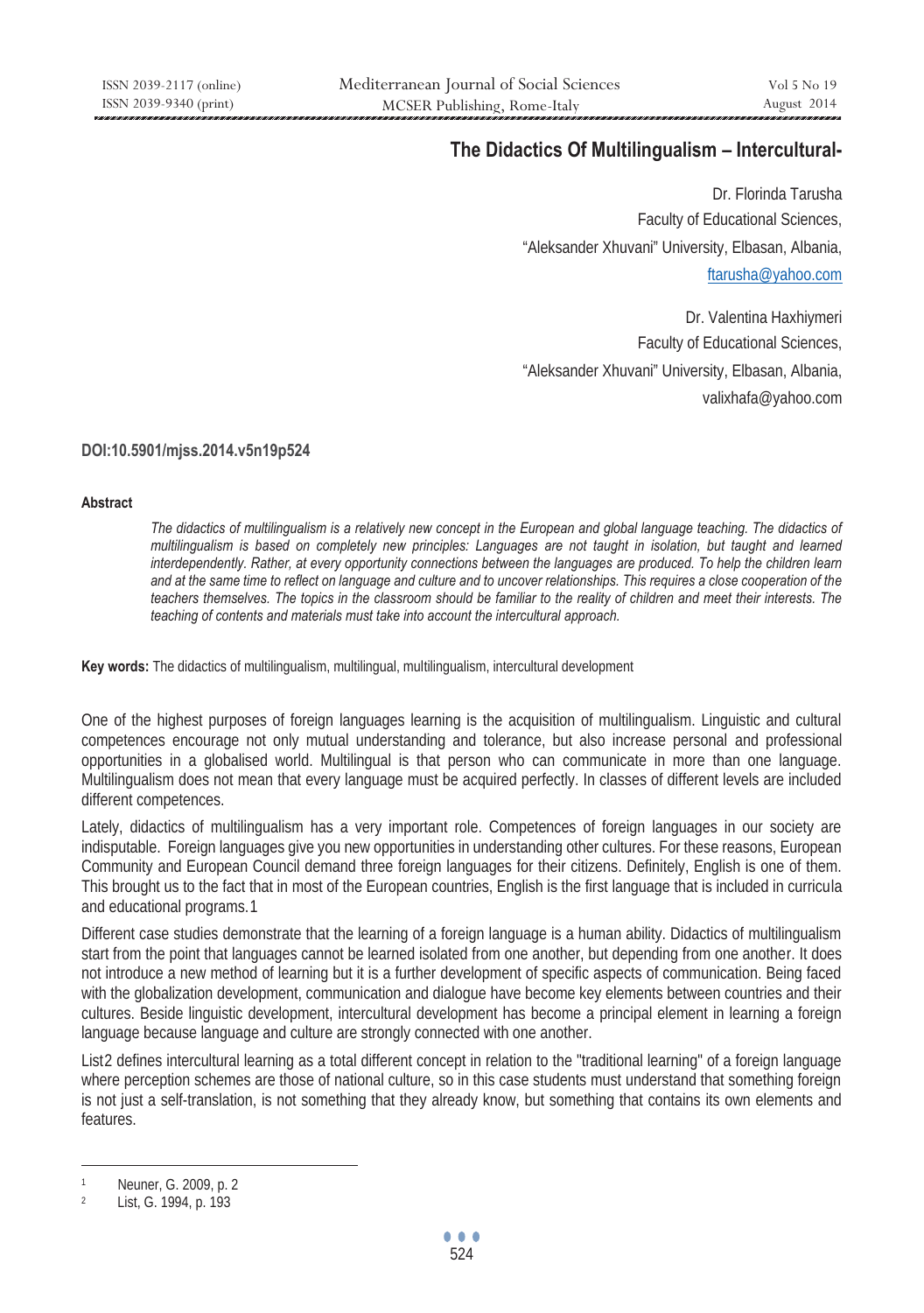| ISSN 2039-2117 (online) | Mediterranean Journal of Social Sciences | Vol 5 No 19 |
|-------------------------|------------------------------------------|-------------|
| ISSN 2039-9340 (print)  | MCSER Publishing, Rome-Italy             | August 2014 |

Bredella and Delanoy1 broaden this argument: "We are moulded with our culture and this makes our perception of foreign cultures to be influenced by our national culture. That's why the need to percept a foreign culture in a neutral way, is still an illusion."

### **Intercultural Learning**

Educational processes of teaching and learning are strongly connected with culture. 2 Yearlong traditions of teaching, characterize and mould educational situations even in the learning of a foreign language. Intercultural learning based on a foreign language learning has as a principal goal "intercultural competences" and their acquisition. It is a very broad concept where linguistic abilities and competences, attitudes toward cultures and improvements of interactive abilities, are very important.

In the teaching and learning process, in every educational context, mutual understanding is very important. "The foreign" is an important category and its training must take an important place in learning of a foreign language. Educational content and format must be organized in collaboration with the students. As part of the cultural formation, it must be lined among other ones, the cultural identity of students, stereotyping trainings and cultural contents, didactics between the known and the unknown, to what is yours and the foreigner. The main objective of a teaching process, intercultural orientated is building of students' capacity in being involved in a successful conversation with people from other cultures.

The didactic character of the intercultural and multilingual educational contents

From the didactic point of view it must be determined what kind of characteristic an intercultural content should demonstrate, which are the groundings, abilities and experiences that must be transmitted through the educational process.

To a primer importance is the fact that educational contents of intercultural and multilingual teaching process give you the opportunity of comparison. Comparison is very important in a teaching and learning intercultural process. Educational contents must be selected and ranked in a way that can ensure the possibility to discus over those.

If students are faced with a total new and strange phenomena, there is a risqué that students might draw back from the discussion and not dare give their opinions fearing the fact that they might be wrong or inappropriate. Comparison is possible only in those cultures which have some features in common and not in those which have nothing to do with one another. In this point, it must be stressed the fact that is the role and responsibility of the teacher to create a free teaching atmosphere, free of fear and tension.

Intercultural aspects must be integrated in every field of foreign language learning. Comparison is the principal method of connection in different aspects of a language, the aspects of phonetic, morphology, syntax, lexicology, pragmatic, sociolinguistic etc.

Contrasting perspective makes students be aware of their cultural standards and reflect upon them. Without this process, knowledge of a foreign culture would be incomplete and full of prejudice and stereotyping.

It also must be mentioned the fact that educational contents should include information about places, people, culture and their traditions. But, this information is never enough as to equip students with the final intended "intercultural competences", which are the result of an effective intercultural and linguistic teaching process.

A very important element in reaching it, is the creation of a certain attitude toward the members of the other culture. Being opened and predisposed to communicate and interact, having the ability to exchange critics and be part of a conflict, offering of tolerance and empathy toward the foreigner, are part of inner attitudes which indirectly are connected with the knowledge for the people of the other cultures.

There are also cases when someone has sufficient knowledge of a certain culture, but is completely closed towards communication and interaction for different reasons, which might be personal, social, familiar or even the worst one, which is directly connected with the teacher, as the result of failed foreign language teaching process, as a consequence of a continuous influence of stereotyping over the members of the other culture or negative aspects have been overstressed by the teacher.

 $\overline{a}$ 

Bredella, L and Delano, W. 1999 p.13<br>Neuner, G. 2009, p.3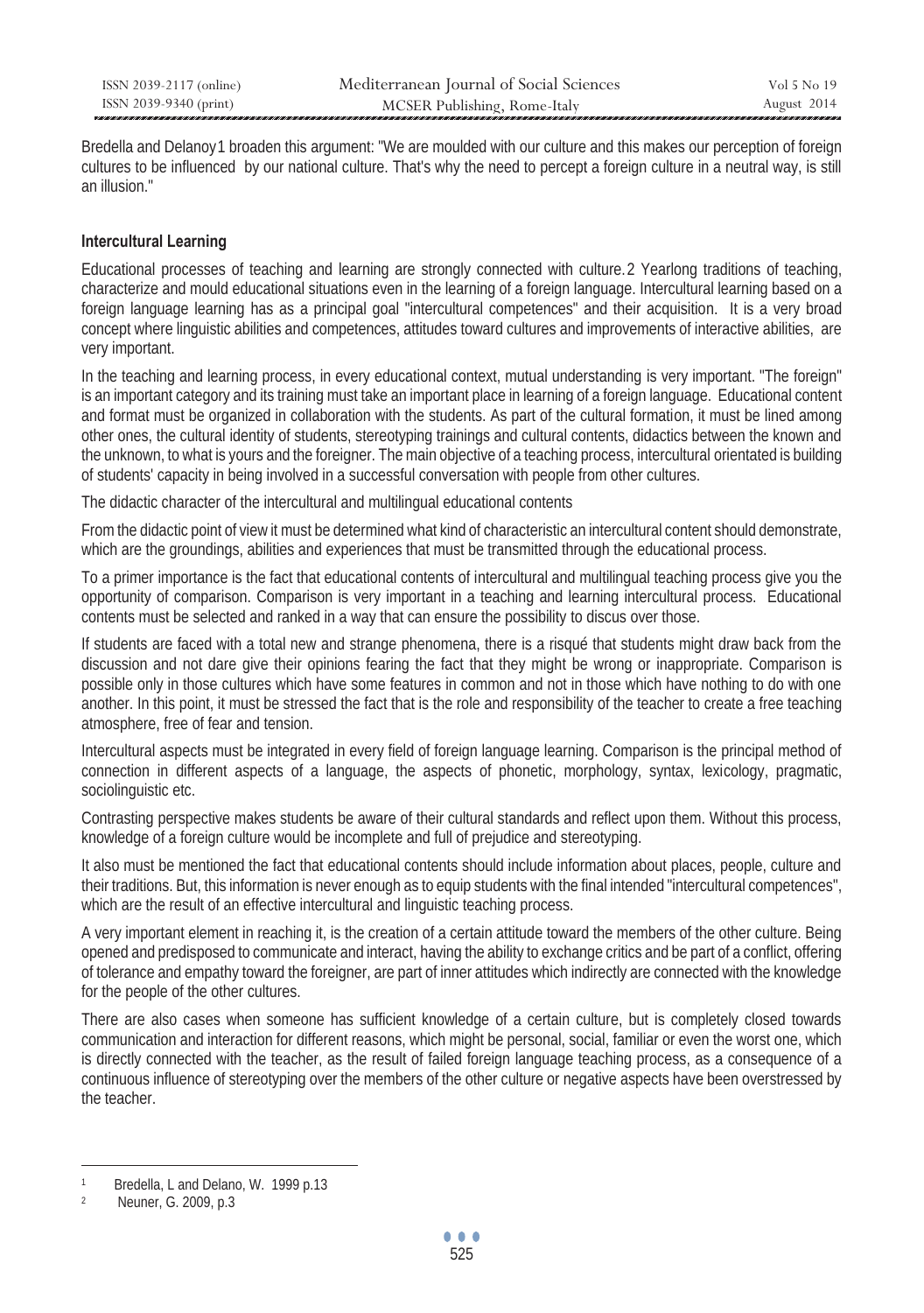| ISSN 2039-2117 (online) | Mediterranean Journal of Social Sciences | Vol 5 No 19 |
|-------------------------|------------------------------------------|-------------|
| ISSN 2039-9340 (print)  | MCSER Publishing, Rome-Italy             | August 2014 |

Educational contents must bring the change to existing attitudes and create new ones. It must be said that educational contents of intercultural learning should have a high level of authenticity. Demand for authenticity in this context must be understood as a real and trustful reflection over the foreign culture. Authenticity should not be bounded just by the usage of real linguistic and cultural material because they can become part of a learning process and in this case they can automatically lose their authenticity.

There is also the possibility for authentic material to be used successfully in an intercultural learning process. In this case it must be ensured the authenticity of interaction in the teaching process, which can be reached with a careful planning of the lesson, where balanced contents, aims and used social forms, should be kept in mind.

Authentic linguistic and cultural material and its appropriate usage should resemble as much as possible to a real and natural situation of using language, but it should be kept present and not create the illusion of being out of the teaching process and that the situation is created for educational purposes and not for the simulation of another form of communication. 1 Finally, it is important that cultural contents include the foreign aspect, the one that is different from ours and give the possibility to confront with it. During the teaching process it must be emphasized the foreign aspect, the unknown, the misterious and the incomprehensible aspect. Treating such contents should make students reflect on what is theirs, what they know, what is close to them, what is the most familiar to them and to argument and reflect over it critically.

Creation of an appropriate frame in implementing teaching contents of interculturalism and multilingualism

Above, there are mentioned some important characteristics which fulfill intercultural contents. In order to have a successful implementation of these contents, some important elements which are connected with the teaching process, must be taken into consideration.

The most important one is student centered teaching and creation of connections between previous knowledge. Students must have the opportunity to articulate previous knowledge, attitude and experience. 2 Reflection over previous knowledge and experience is very important because in this way previous concepts can activate and there is a potential possibility to change them. Students' cultural background is considered as a very important starting point for didactic, and application of appropriate educational materials.

In a teaching process, culturally orientated, it is very important for students to demonstrate and be interested for the educational contents. Selection of educational materials must be appropriate for their age, level, group composition, their origin, previous contacts with that culture, etc. Educational contents besides being interesting, they must be stimulating and demanding to students.

The role of the teachers in their teaching also is very important because it is the teacher the one who encourages discussions and reflections over changes and common features between their culture and other ones. In most cases, learning of a foreign language is the only bridge between national culture and foreign ones, that's why special attention is required in the way it is transmitted to students.

## **Conclusions**

 $\overline{a}$ 

The theories described above can be summarized in this short thesis connected to the intercultural content, as one of the principal bearer of intercultural competence achievements. Regarding these contents there weemphasized some aspects, where the most important are the ones distinguished: focus over the foreign aspect, authenticity, knowledge about people and country, opportunity to comparison etc. Then it is designed an suitable frame in applying these contents and success of intercultural education. In summary, it must be said that the focus of educational contents in intercultural education, has three parts:

Knowledge and lingusitic competences

Relativism of cultural attitudes

Improvements of ability to interact

Volkmann, L. 2002, p. 123.<br>Bredella/Delanoy, 1999, p.21.